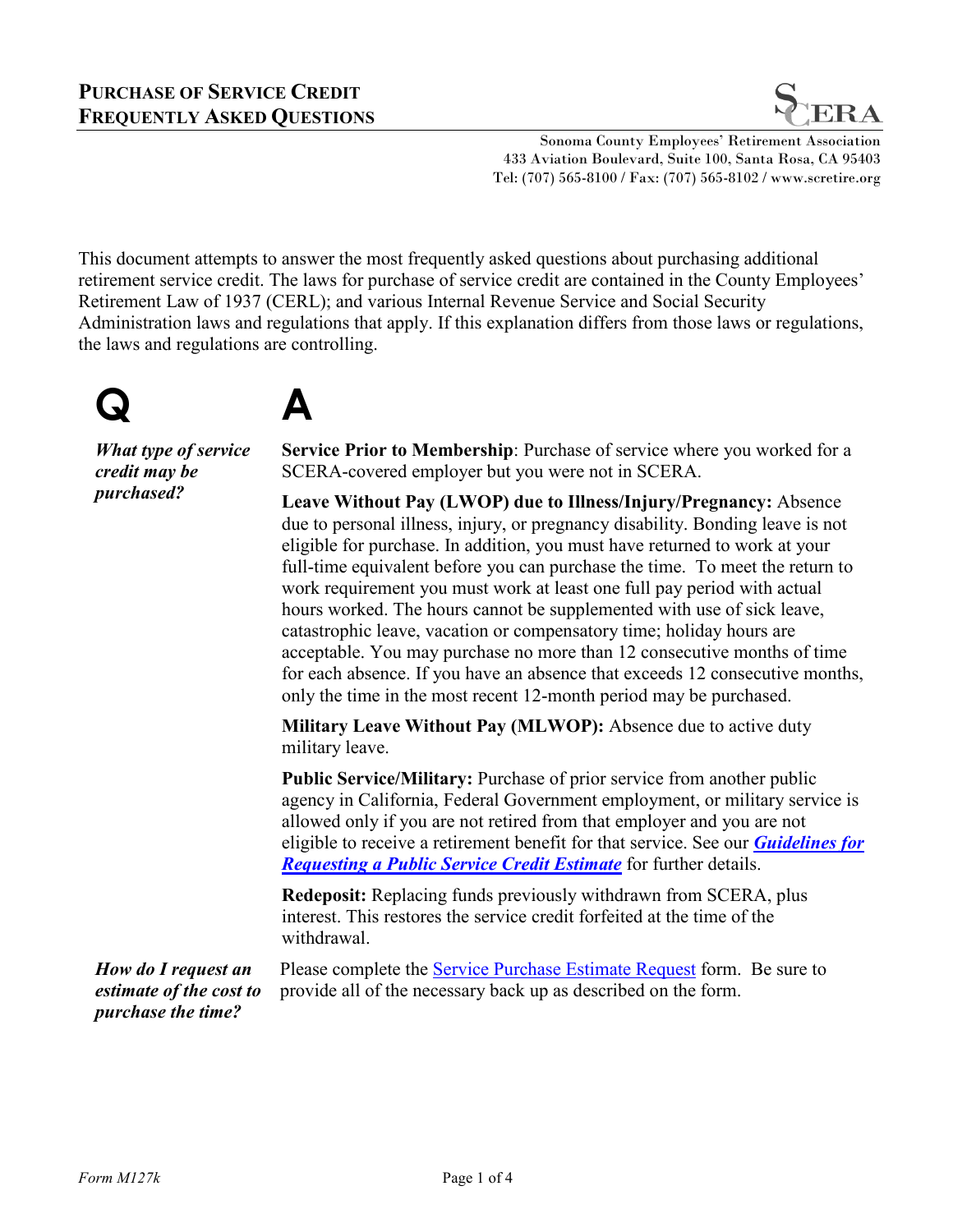| How much will a<br>service purchase<br><i>increase</i> my<br>retirement benefit?          | Generally, the more retirement service credit you have when you retire, the<br>greater your monthly retirement benefit will be.                                                                                                                                                                                                                                     |
|-------------------------------------------------------------------------------------------|---------------------------------------------------------------------------------------------------------------------------------------------------------------------------------------------------------------------------------------------------------------------------------------------------------------------------------------------------------------------|
|                                                                                           | SCERA is a defined benefit plan, which means that your monthly benefit at<br>retirement is based upon your age at retirement, your highest annual average<br>compensation and your total service credit in retirement.                                                                                                                                              |
|                                                                                           | To help you determine if the purchase is right for you, we will estimate how<br>much the purchase will increase your monthly retirement benefit.                                                                                                                                                                                                                    |
|                                                                                           | An exception may occur for members who are granted a disability retirement<br>rather than a service retirement. The benefit for a disability benefit is set by a<br>specific formula, and the purchased service credit may not increase the<br>amount of a disability retirement benefit. Please contact SCERA for more<br>information about disability retirement. |
| How much will a<br>purchase of service<br>credit cost?                                    | <b>Service Prior to Membership:</b> You must pay the contributions you owe plus<br>interest on the time as if you purchased it on your first day of entrance into<br>the retirement system.                                                                                                                                                                         |
|                                                                                           | <b>LWOP:</b> You will pay the contributions you owe for the missing hours, plus<br>interest that would have been applied had you not been absent from work.                                                                                                                                                                                                         |
|                                                                                           | <b>MLWOP:</b> You will pay the contributions you owe for the missing hours.                                                                                                                                                                                                                                                                                         |
|                                                                                           | <b>Public Service:</b> You must pay both your portion and the employers portion of<br>contributions owed plus interest as if you purchased the time on your first day<br>of entrance into the retirement system.                                                                                                                                                    |
|                                                                                           | <b>Redeposit:</b> The original withdrawal amount plus interest from the date of<br>withdrawal must be paid to reestablish this time.                                                                                                                                                                                                                                |
| Will my purchased<br>service credit count<br>toward vesting or<br>retirement eligibility? | Any service where you worked for a SCERA-covered employer will count<br>toward your required years of service for vesting and retirement eligibility.                                                                                                                                                                                                               |
|                                                                                           | MLWOP will also count towards your required years of service for vesting<br>and retirement eligibility.                                                                                                                                                                                                                                                             |
|                                                                                           | All members vest with five years of service credit. Eligibility requirements<br>for retirement are ten years of service credit for Plan A members, and five<br>years of service credit for Plan B members.                                                                                                                                                          |
|                                                                                           | For determination whether a purchase will assist you in meeting the<br>qualifications for retiree health care, please contact your employer. SCERA<br>does not administer or determine eligibility for health care options in<br>retirement.                                                                                                                        |
|                                                                                           | Public Service purchases (including military time) are not included in<br>eligibility for vesting, service retirement, non-service connected disability<br>retirement, deferred retirement, or a death benefit.                                                                                                                                                     |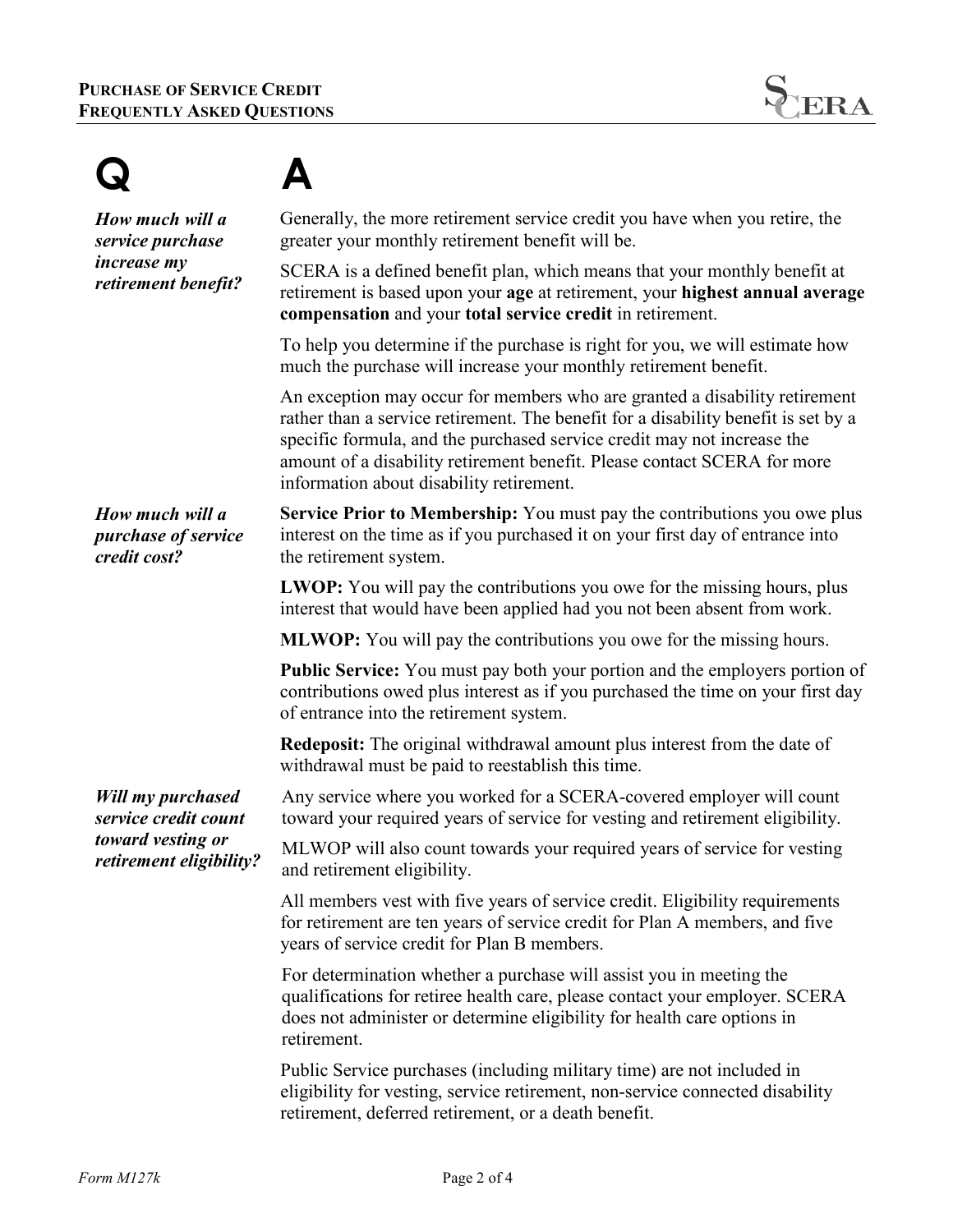

| Will a purchase of<br>service credit impact<br>my Social Security? | If you purchase service credit you earned while you were NOT contributing<br>to Social Security, those earnings may be subject to the Social Security<br>Administration's Windfall Elimination Provision. For more information<br>please contact Social Security (www.ssa.gov.)                                                                                                                                                              |
|--------------------------------------------------------------------|----------------------------------------------------------------------------------------------------------------------------------------------------------------------------------------------------------------------------------------------------------------------------------------------------------------------------------------------------------------------------------------------------------------------------------------------|
| <b>What payment</b><br>options are available?                      | <b>Rollovers from a tax qualified plan:</b> You may purchase some or all of the<br>available service credit with a pre-tax rollover from a qualified plan such as<br>the County's deferred compensation plan, a traditional IRA, 401k, 403(b),<br>etc. Please verify with the other retirement plan that they are qualified to roll<br>monies into a $401(a)$ plan. The rollover transfer process can take two to four<br>weeks to complete. |
|                                                                    | Lump sum payment: You may purchase your additional retirement service<br>credit with a post-tax lump sum payment by personal check.                                                                                                                                                                                                                                                                                                          |
|                                                                    | <b>Payment plans:</b> You may purchase your additional service credit by<br>initiating a post-tax*, bi-weekly payment plan. The utilization of a payment<br>plan will result in additional interest costs. (*MLWOP can be pre-tax or post-<br>tax with no interest.)                                                                                                                                                                         |
|                                                                    | Combination of lump sum/rollover down payment and payment plan:<br>You may purchase your additional service credit by making a down payment<br>by check or rollover and initiating a bi-weekly payment plan for the balance.                                                                                                                                                                                                                 |
| How does a payment<br>plan work?                                   | Pre-tax payment plans are taken out before taxes have been withheld from<br>your income.                                                                                                                                                                                                                                                                                                                                                     |
|                                                                    | Post-tax payment plans are taken out after taxes have been withheld from<br>your income. At retirement, the portion of your benefit that was purchased<br>using after-tax monies will not be taxed per IRS regulations.                                                                                                                                                                                                                      |
|                                                                    | The CERL limits the length of the payment plan to the amount of time being<br>purchased, with the exception of Public Service and MLWOP. Public Service<br>has a limit of no more than five years to purchase the time regardless of the<br>amount of time being bought. MLWOP allows three times the length of time<br>being purchased, with a limit of no more than five years.                                                            |